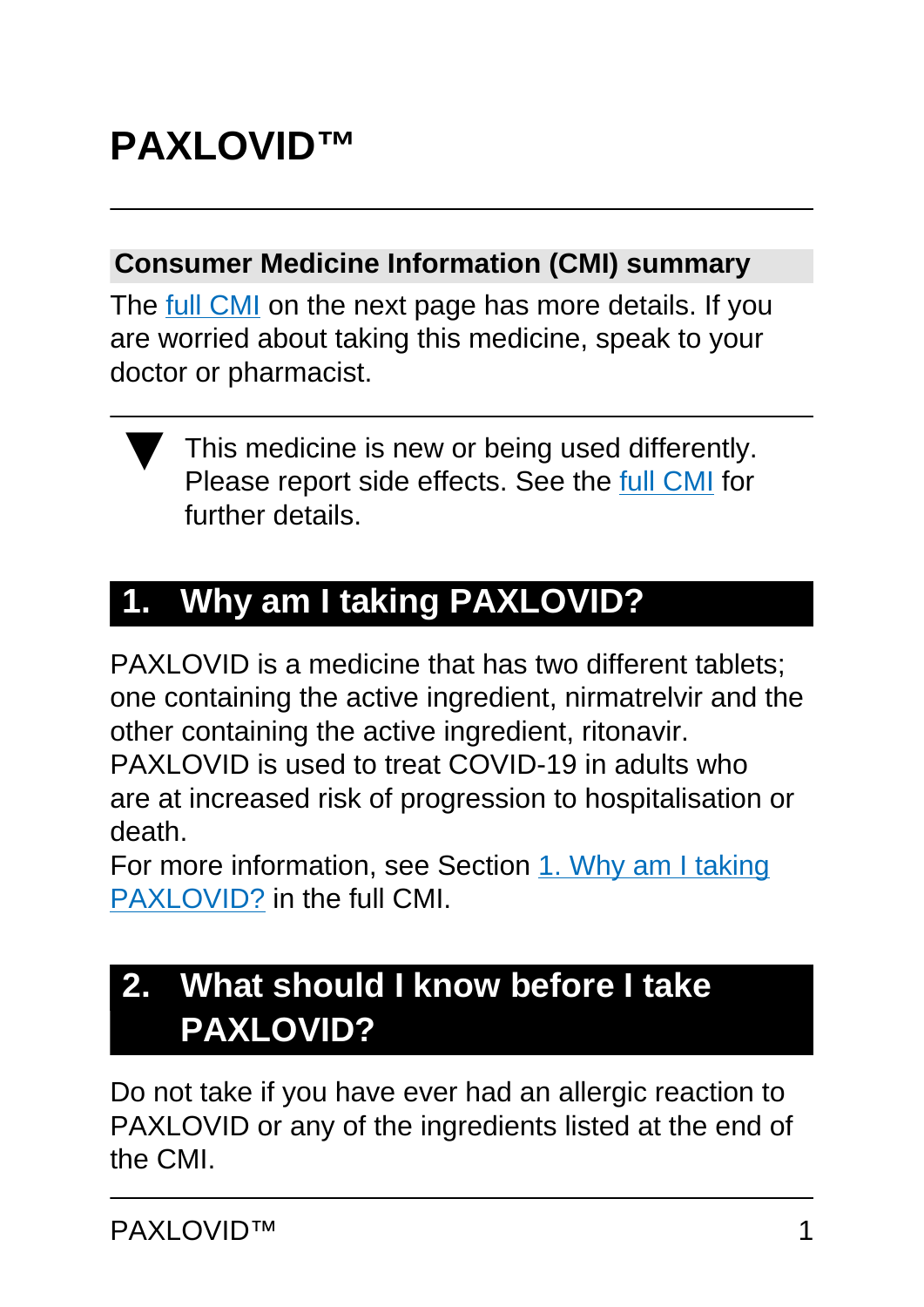Talk to your doctor if you have any other medical conditions or if you have reduced kidney or liver function. You must not take PAXLOVID with certain medicines because these medicines may cause serious or lifethreatening side effects or affect how PAXLOVID works.

Tell your doctor if you are pregnant or plan to become pregnant, breastfeeding or planning to breastfeed. You should not be taking PAXLOVID if you are pregnant. Women of childbearing potential should be on an effective contraceptive method before starting treatment and for 7 days after stopping treatment. Tell your doctor if you are pregnant or plan to become pregnant, breastfeeding or planning to breastfeed. For more information, see Section [2. What should I know](#page-5-1) [before I take PAXLOVID?](#page-5-1) in the full CMI.

# **3. What if I am taking other medicines?**

Some medicines may interfere with PAXLOVID and affect how it works.

A list of these medicines is in Section [3. What if I am](#page-7-0) [taking other medicines?](#page-7-0) in the full CMI.

## **4. How do I take PAXLOVID?**

You doctor will decide how much PAXLOVID you will need to take. It will depend on whether you have kidney problems. Nirmatrelvir must be taken together with ritonavir.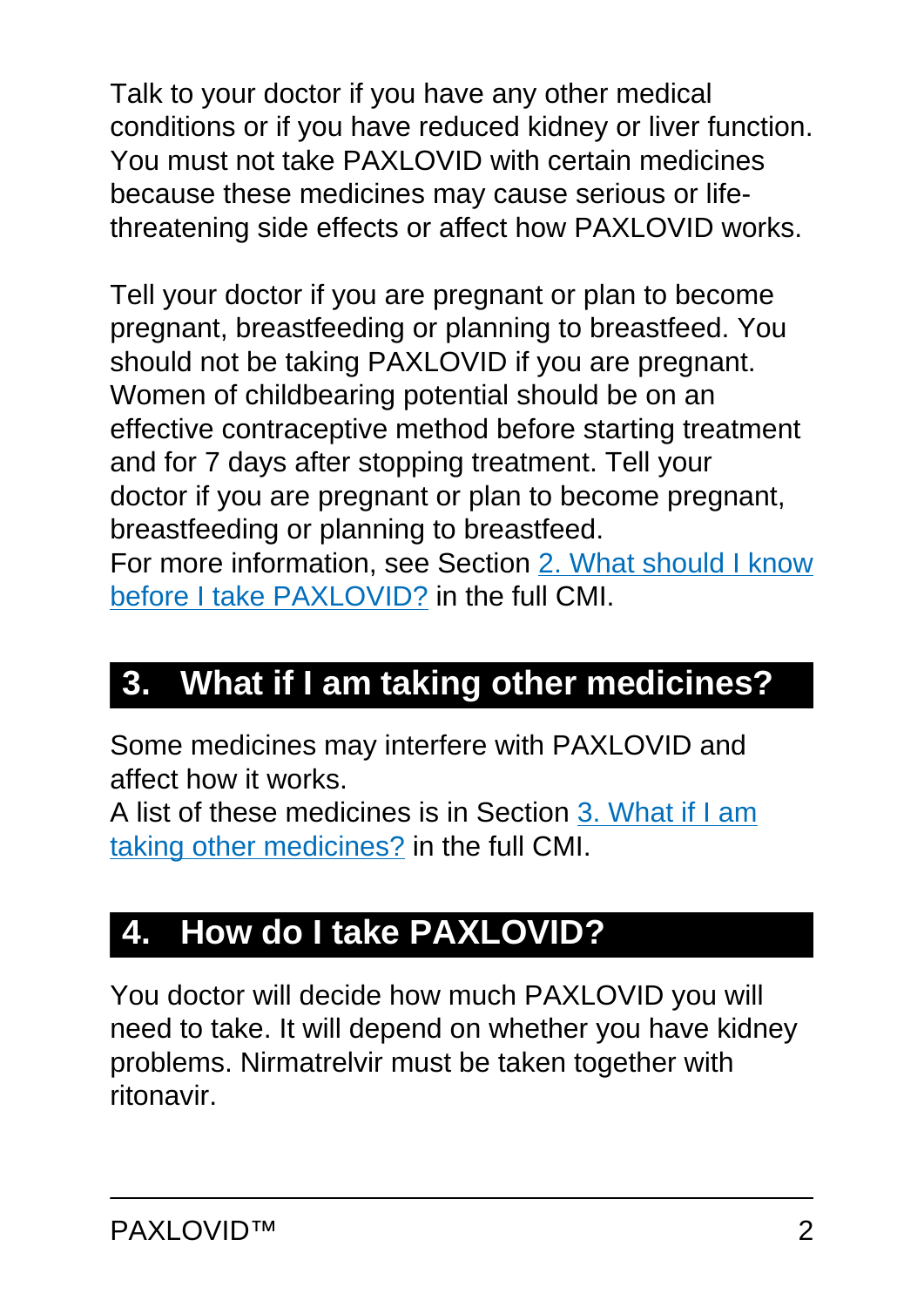More instructions can be found in Section [4. How do I](#page-9-0) [take PAXLOVID?](#page-9-0) in the full CMI

| 5. What should I know while taking<br><b>PAXLOVID?</b> |                                                                                                                                                    |
|--------------------------------------------------------|----------------------------------------------------------------------------------------------------------------------------------------------------|
| Things you should do                                   | If you are of childbearing<br>age, you should be taking<br>a contraception while<br>taking PAXLOVID and<br>for 7 days after stopping<br>treatment. |
|                                                        | Call your doctor straight<br>away if you become<br>pregnant while taking this<br>medicine.                                                         |
| Things you should not<br>do                            | Do not stop taking this<br>medicine or change the<br>dosage without checking<br>with your doctor.                                                  |
|                                                        | Do not give your medicine<br>to anyone else, even<br>if they have the same<br>condition as you.                                                    |
| <b>Driving or using</b><br>machines                    | There is no specific<br>information on the effect of<br>PAXLOVID on your ability<br>to drive or use machines.                                      |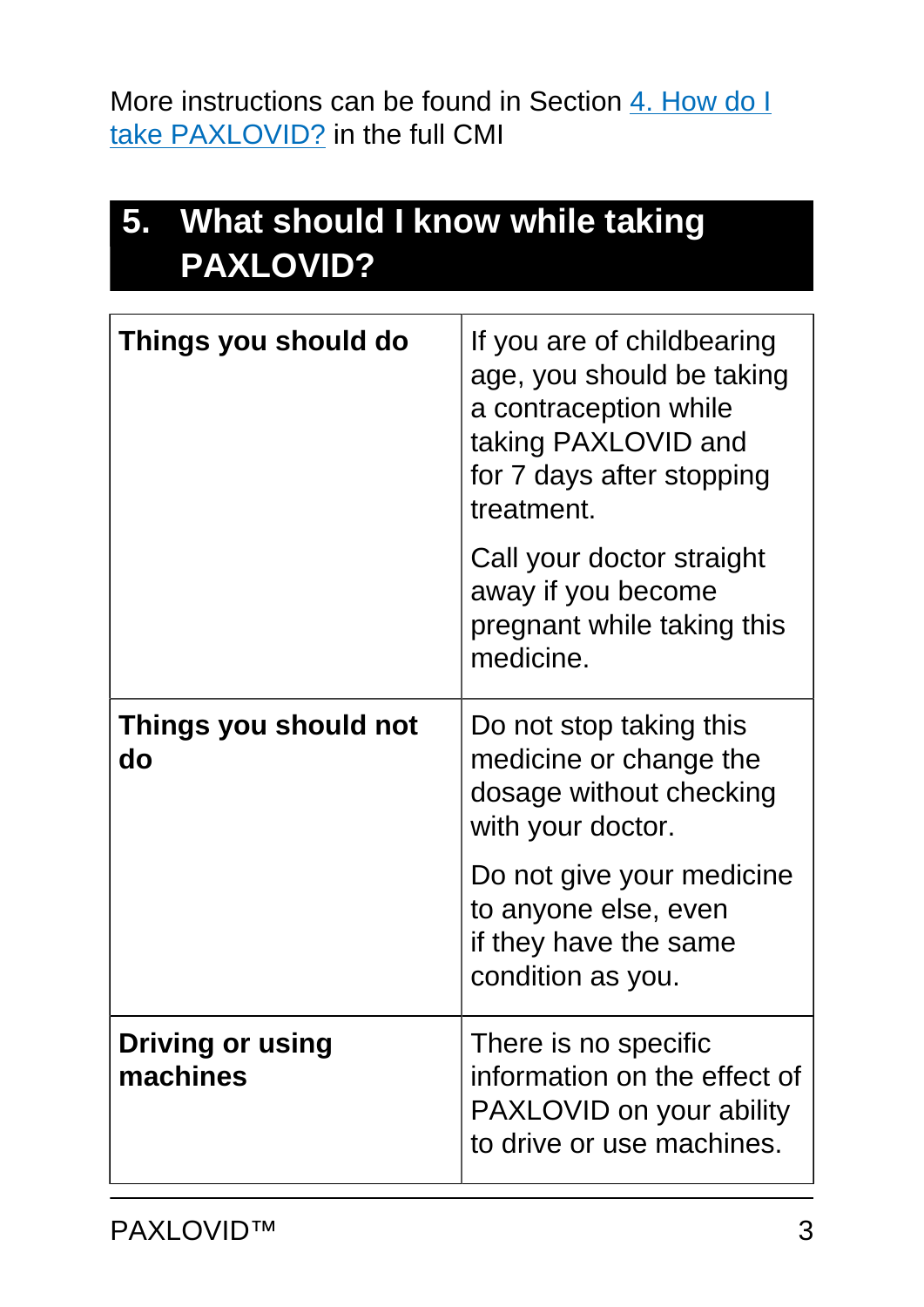For more information, see Section [5. What should I know](#page-11-0) [while taking PAXLOVID?](#page-11-0) in the full CMI.

# **6. Are there any side effects?**

Side effects may include diarrhoea, vomiting, headache, allergic reactions, high blood pressure, aching muscle, muscle tenderness or weakness not due to exercise, changes in taste or a metallic taste in the mouth, nausea, abdominal pain and generally feeling unwell.

For more information, including what to do if you have any side effects, see Section [6. Are there any side](#page-12-0) [effects?](#page-12-0) in the full CMI.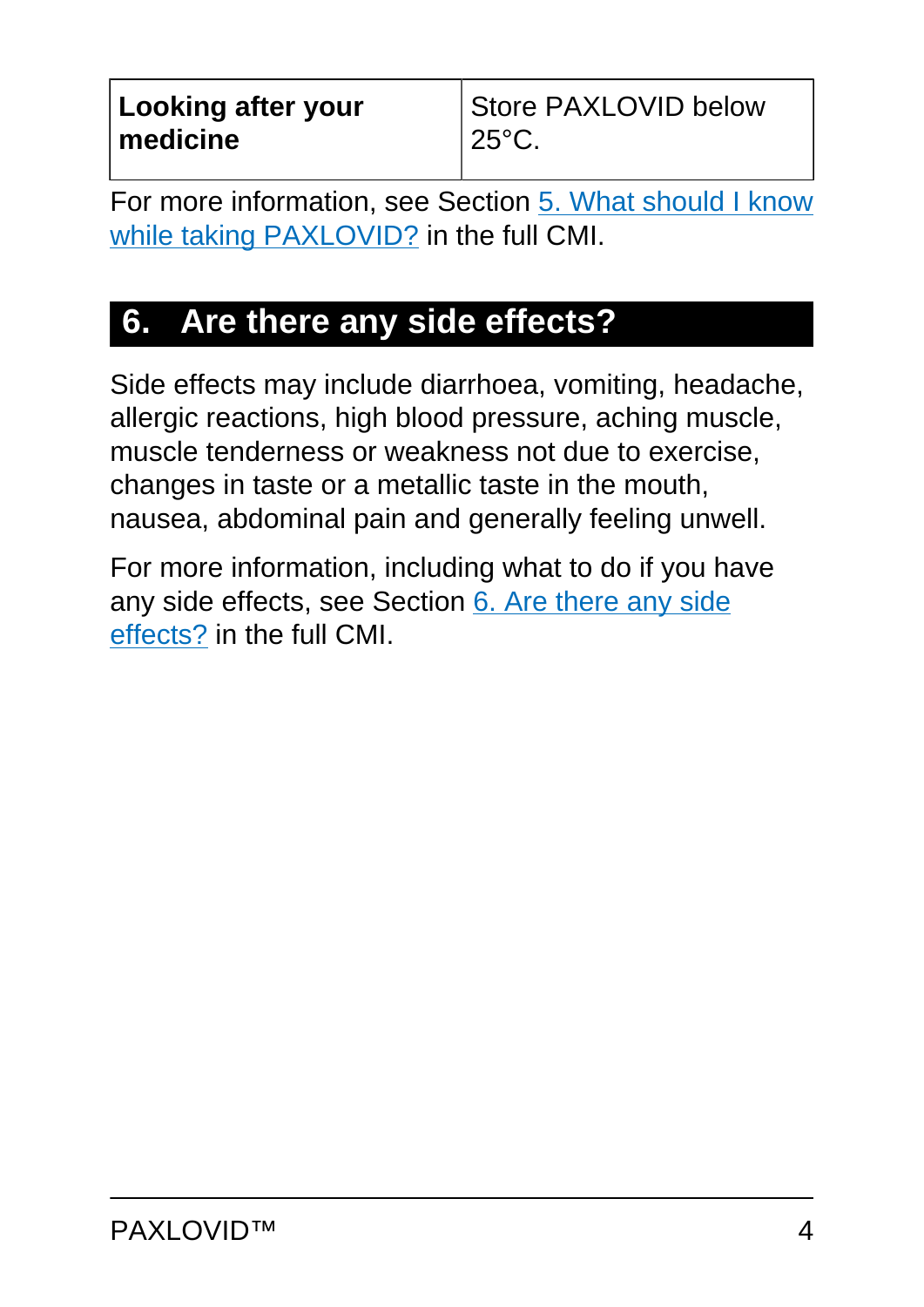This medicine is subject to additional monitoring. This will allow quick identification of new safety information. You can help by reporting any side effects you may get. You can report side effects to your doctor, or directly at [www.tga.gov.au/reporting](http://www.tga.gov.au/reporting-problems)[problems](http://www.tga.gov.au/reporting-problems).

# <span id="page-4-0"></span>**PAXLOVID™**

### **Active ingredient(s):** nirmatrelvir and ritonavir

This medicine has **provisional approval** in Australia to treat COVID-19 in adults who are at increased risk of progression to hospitalisation or death. This approval has been granted on the basis of short-term efficacy and safety data. Evidence of efficacy and safety from ongoing trials continues to be gathered and assessed.

#### **Consumer Medicine Information (CMI)**

This leaflet provides important information about taking PAXLOVID. **You should also speak to your doctor or pharmacist if you would like further information or if you have any concerns or questions about taking PAXLOVID.** 

**Where to find information in this leaflet:**

- [1. Why am I taking PAXLOVID?](#page-5-0)
- [2. What should I know before I take PAXLOVID?](#page-5-1)
- [3. What if I am taking other medicines?](#page-7-1)
- [4. How do I take PAXLOVID?](#page-9-0)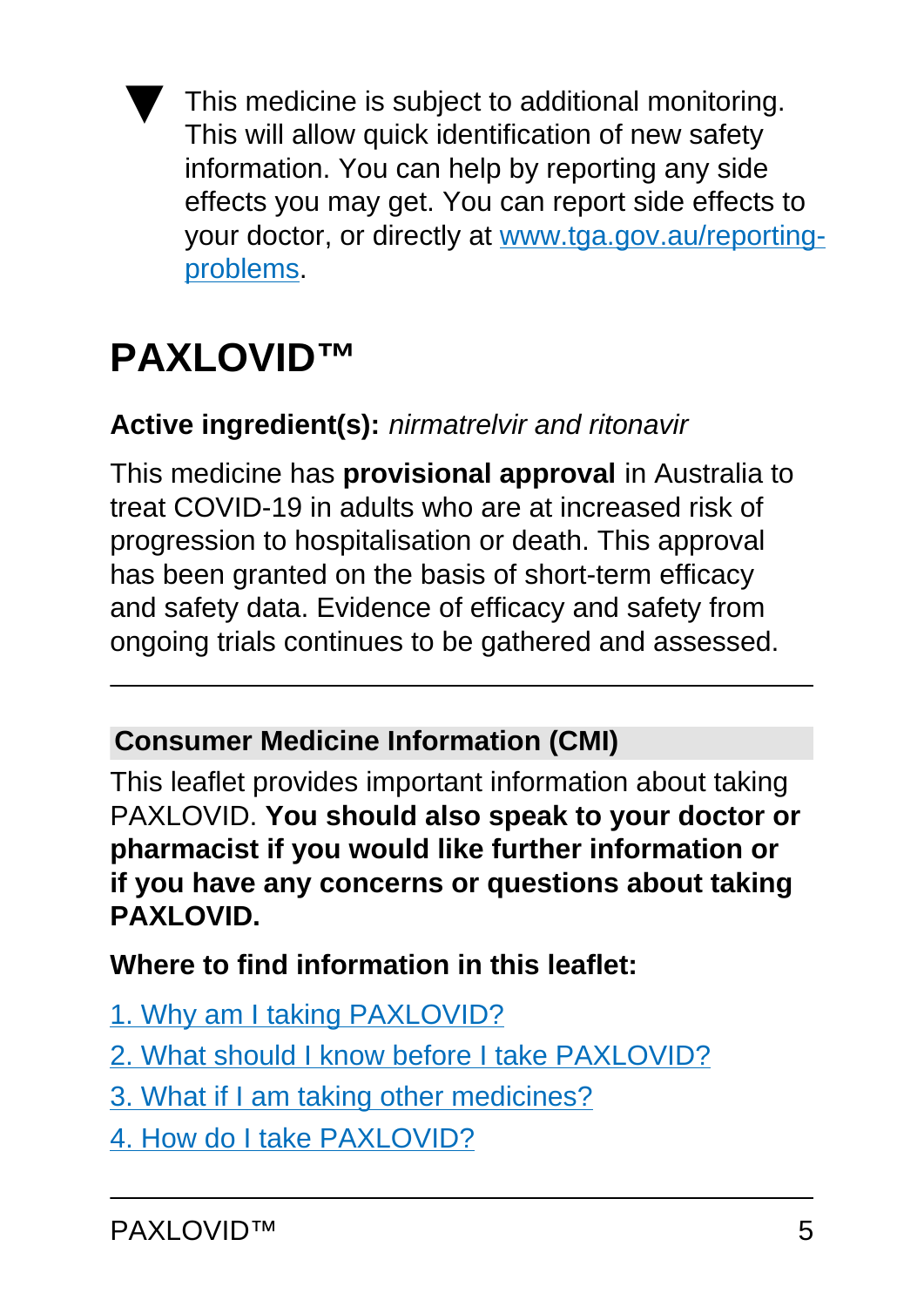[5. What should I know while taking PAXLOVID?](#page-11-0)

- [6. Are there any side effects?](#page-12-0)
- [7. Product details](#page-14-0)

# <span id="page-5-0"></span>**1. Why am I taking PAXLOVID?**

#### **PAXLOVID contains the active ingredients nirmatrelvir and ritonavir.**

PAXLOVID is used to treat COVID-19 in adults who are at increased risk of progression to hospitalisation or death.

# <span id="page-5-1"></span>**2. What should I know before I take PAXLOVID?**

## **Warnings**

## **Do not take PAXLOVID if:**

- You are allergic to nirmatrelvir and/or ritonavir or any of the ingredients listed at the end of this leaflet.
- You are taking any of these medicines. Taking PAXLOVID with these medicines may cause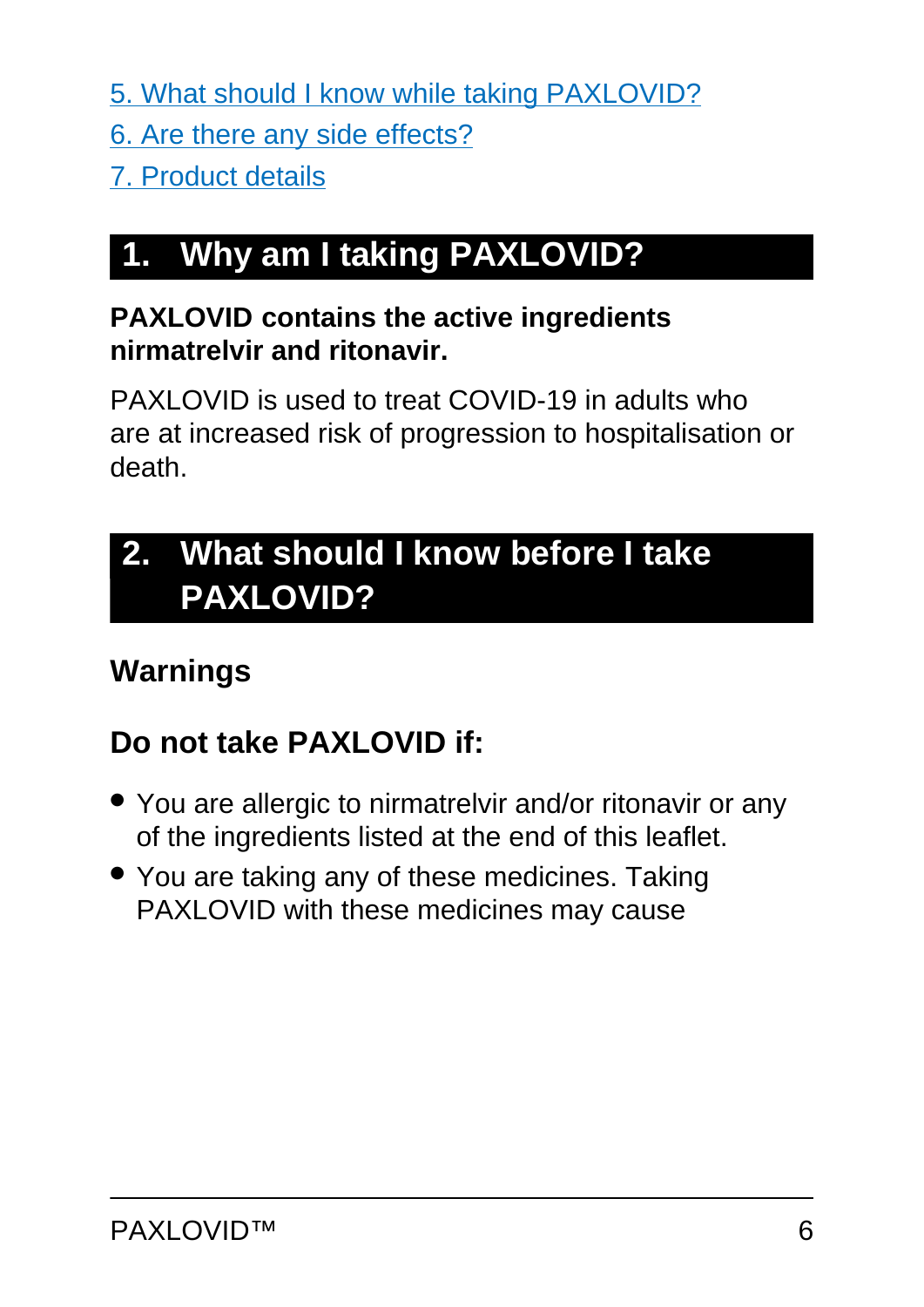serious or life-threatening side effects or affect how PAXLOVID work:

- o alfuzosin, medicine to treat an enlarged prostate
- o ranolazine, medicine to treat chronic chest pain (angina)
- o pethidine, piroxicam medicine to relieve pain
- o amiodarone, flecainide medicine to correct or change heart rhythm or lower blood pressure
- o neratinib, apalutamide, venetoclax, medicine to treat certain types of cancers
- o colchicine, medicine to treat gout
- o lurasidone, clozapine medicine to treat certain mental and emotional health conditions
- o ergometrine, medicine to stop excessive bleeding that may occur following childbirth, miscarriage or termination of pregnancy
- o simvastatin, medicine to lower blood cholesterol
- o sildenafil, avanafil, vardenafil, tadalafil medicines for erectile dysfunction; sildenafil, medicine to treat high blood pressure in the lungs; tadalafil, medicine for urinary difficulties due to an enlarged prostate
- o diazepam, medicine to assist anxiety, agitation or muscle spasms, spasicity
- o carbamazepine, phenobarbital, phenytoin medicine to treat epilepsy to prevent convulsions, fits
- $\circ$  rifampicin, medicine to treat tuberculosis
- o St. John's Wort (hypericum perforatum), a herbal remedy used for depression and anxiety
- o triazolam, medicine that work in the brain to help you sleep.

PAXLOVID™ 7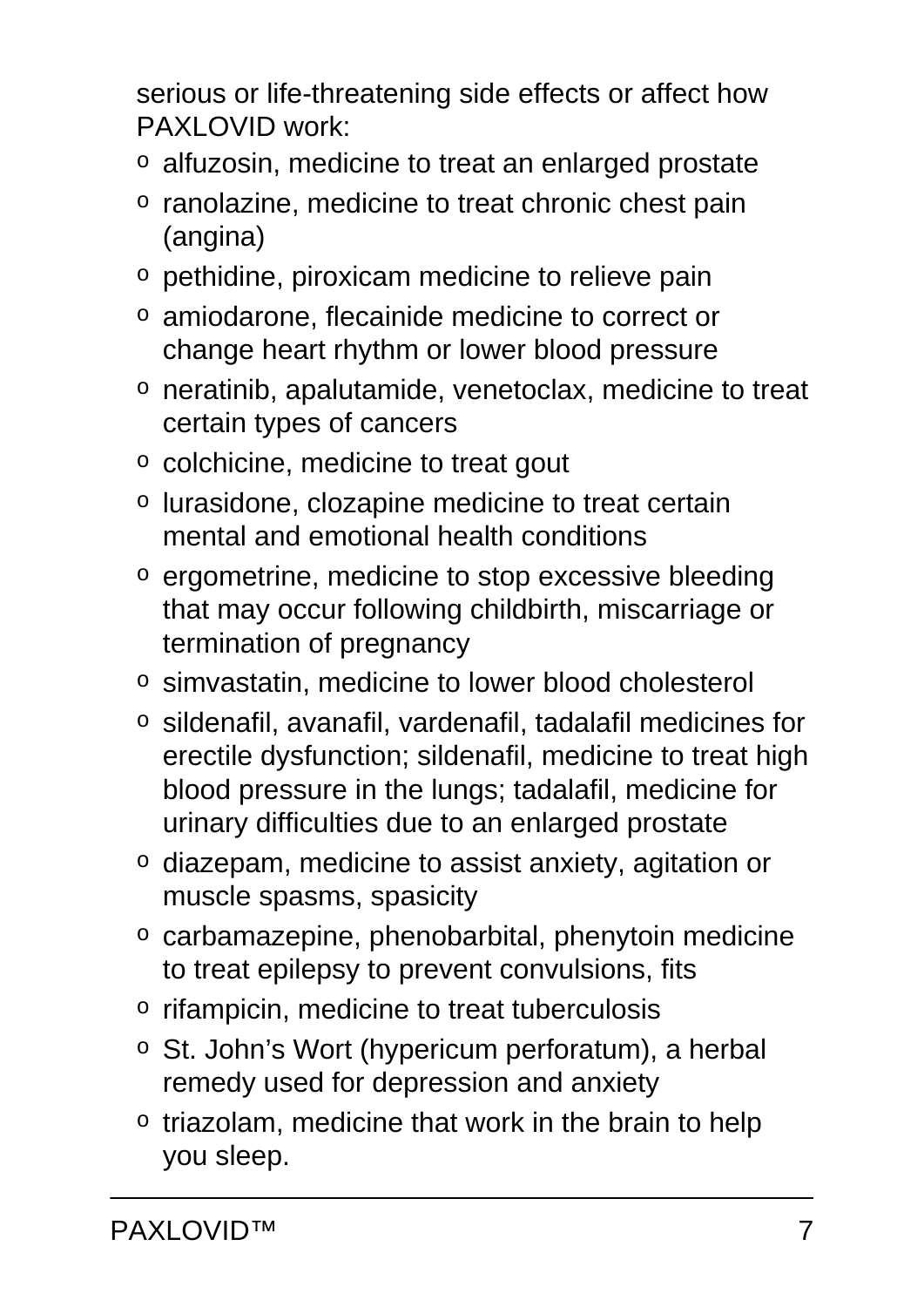## **Check with your doctor if you:**

- Have or have had problems with your liver.
- Have or have had problems with your kidneys.

During treatment, you may be at risk of developing certain side effects. It is important you understand these risks and how to monitor for them. See additional information under Section [6. Are there any side effects](#page-12-0)?

## <span id="page-7-0"></span>**Pregnancy and breastfeeding**

Tell your doctor if you become pregnant or plan to become pregnant, breastfeeding or plan to breast feed. You should not breast-feed your baby while taking PAXLOVID and for 7 days after stopping treatment.

You should not be taking PAXLOVID if you are pregnant.

Women of childbearing potential should be on an effective contraceptive method before starting treatment and for 7 days after stopping treatment.

# <span id="page-7-1"></span>**3. What if I am taking other medicines?**

Tell your doctor or pharmacist if you are taking any other medicines, including any medicines, vitamins, or supplements that you buy without a prescription from your pharmacy, supermarket, or health food shop.

**Some medicines may cause serious or lifethreatening side effects or affect how PAXLOVID work. These include:**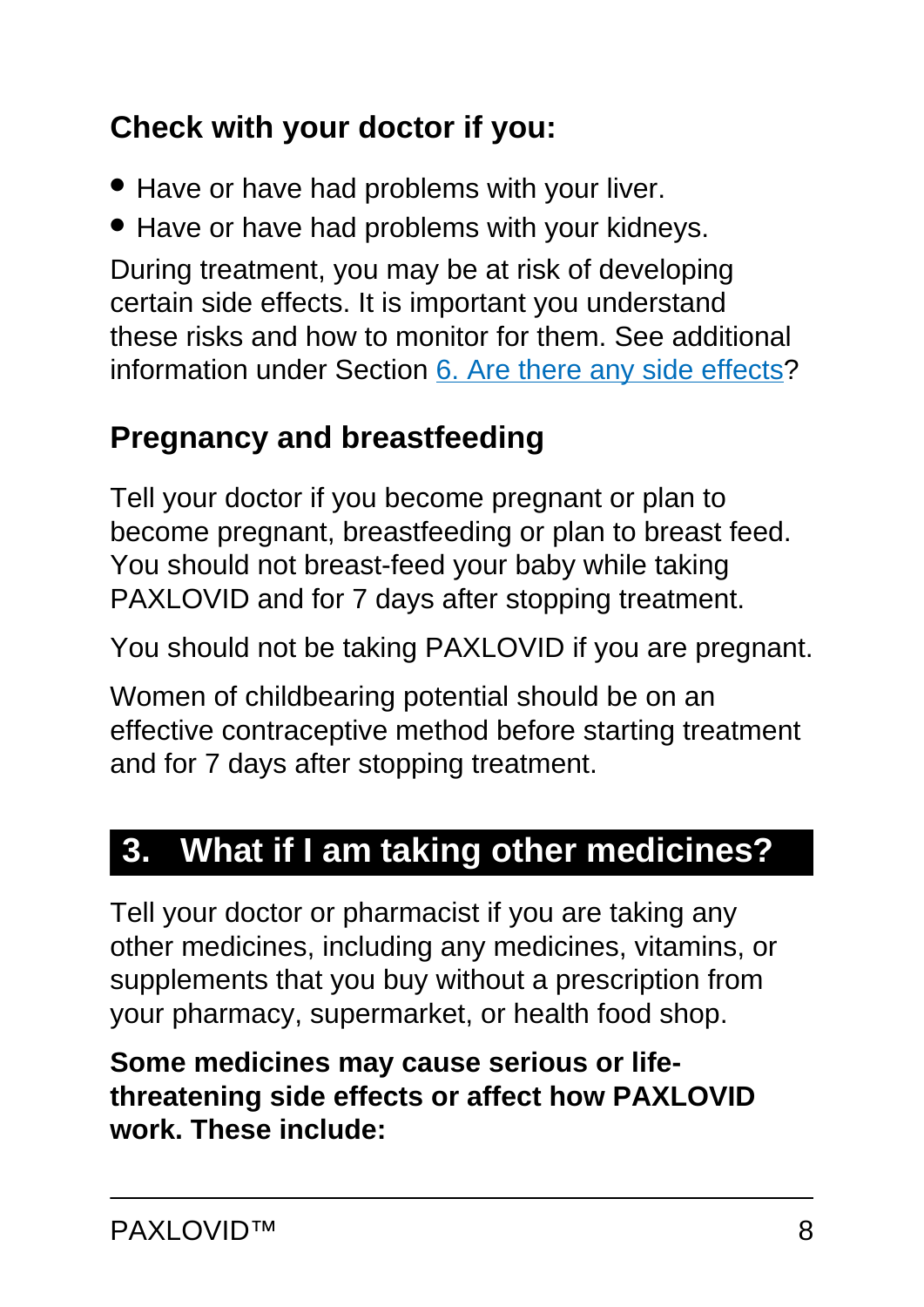- medicines listed in Section [2. What should I know](#page-9-0) [before I take PAXLOVID?](#page-9-0)
- fentanyl, methadone, medicine to treat pain
- digoxin, medicine to treat certain heart conditions
- lidocaine, medicine to correct or change heart rhythm
- afatinib, abemaciclib, ceritinib, dasatinib, nilotinib, encorafenib, ibrutinib, vinblastine, vincristine, medicine to treat certain types of cancer
- haloperidol, risperidone, quetiapine, medicine to treat certain mental and emotional conditions
- dabigatran, rivaroxaban, warfarin, medicine to treat or prevent blood clots
- lamotrigine, medicine to prevent or treat convulsions, fits
- amitriptyline, fluoxetine, imipramine, nortriptyline, paroxetine, sertraline, medicine to treat depression
- loratadine, medicine to treat allergies
- atovaquone, clarithromycin, erythromycin, rifabutin, ketoconazole, isavuconazonium sulfate, voriconazole, itraconazole, medicine to treat infections
- atazanavir, darunavir, efavirenz, fosamprenavir, maraviroc, nevirapine, saquinavir, tipranavir, raltegravir, zidovudine, bictegravir/ emtricitabine/ tenofovir, medicine to treat HIV
- glecaprevir/pibrentasvir or sofosbuvir/ velpatasvir/ voxilaprevir, medicine to treat hepatitis C
- salmeterol, medicine to treat severe lung conditions, including asthma and chronic obstructive pulmonary disease (COPD)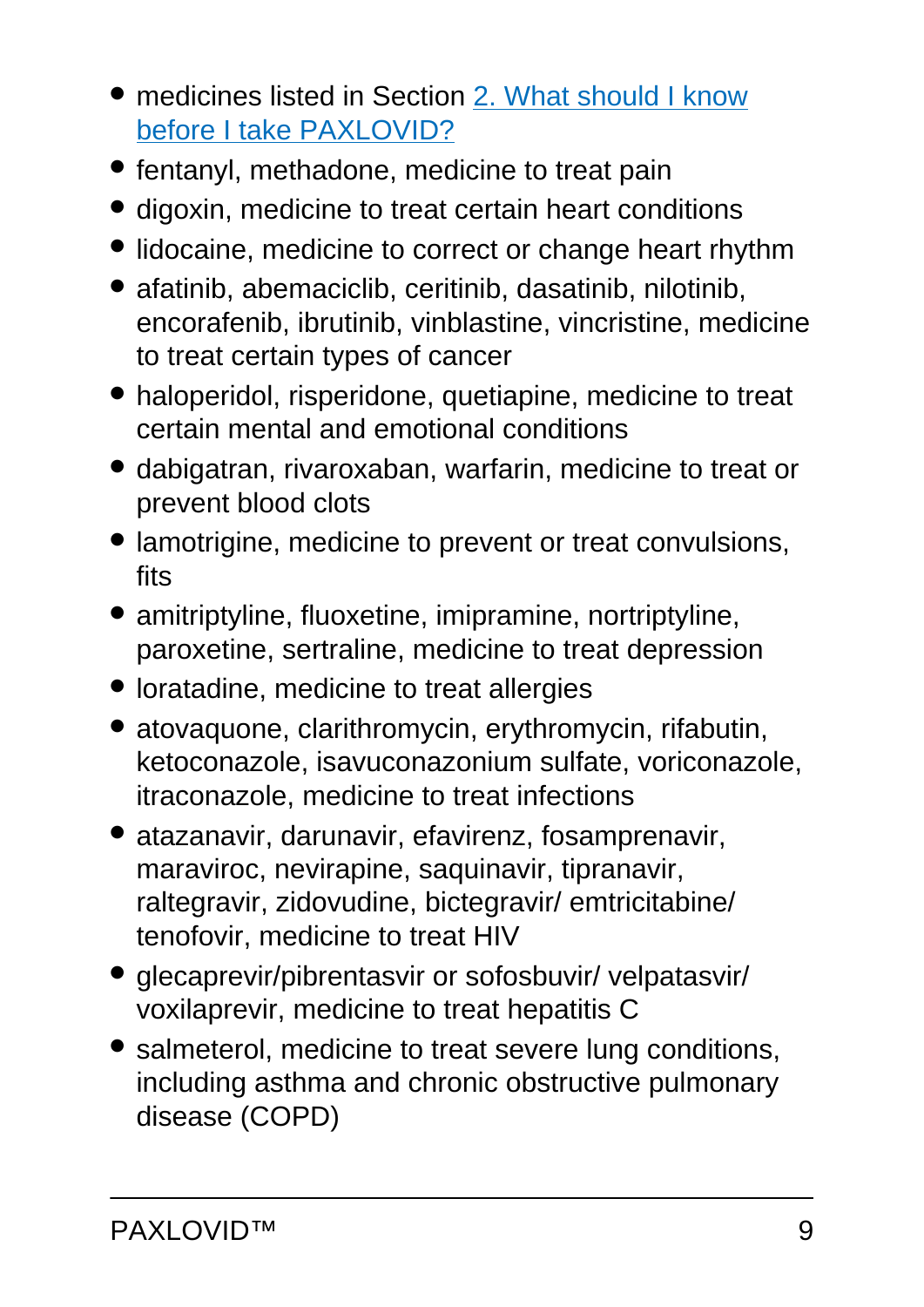- amlodipine, diltiazem, felodipine, nifedipine, medicine to treat angina or lower blood pressure
- bosentan, riociguat, medicine to treat high blood pressure in the lungs
- ethinylestradiol, medicine to treat hormone deficiency or for contraception
- ciclosporin, everolimus, tacrolimus, sirolimus, medicine to suppress the immune system
- atorvastatin, rosuvastatin, medicine to lower cholesterol
- alprazolam, midazolam, zolpidem, medicine to help you sleep
- bupropion, a medicine to assist in giving up smoking
- betamethasone, budesonide, dexamethasone, prednisone, methylprednisolone, triamcinolone, medicine to treat various inflammatory conditions including allergies, asthma or eczema
- clonazepam, a medicine that works in the brain, used to treat anxiety, relax muscles and cause drowsiness.

**Check with your doctor or pharmacist if you are not sure about what medicines, vitamins or supplements you are taking and if these affect PAXLOVID.**

# <span id="page-9-0"></span>**4. How do I take PAXLOVID?**

### **How much to take**

Your doctor will decide how much PAXLOVID you will need to take. It will depend on whether you have kidney problems.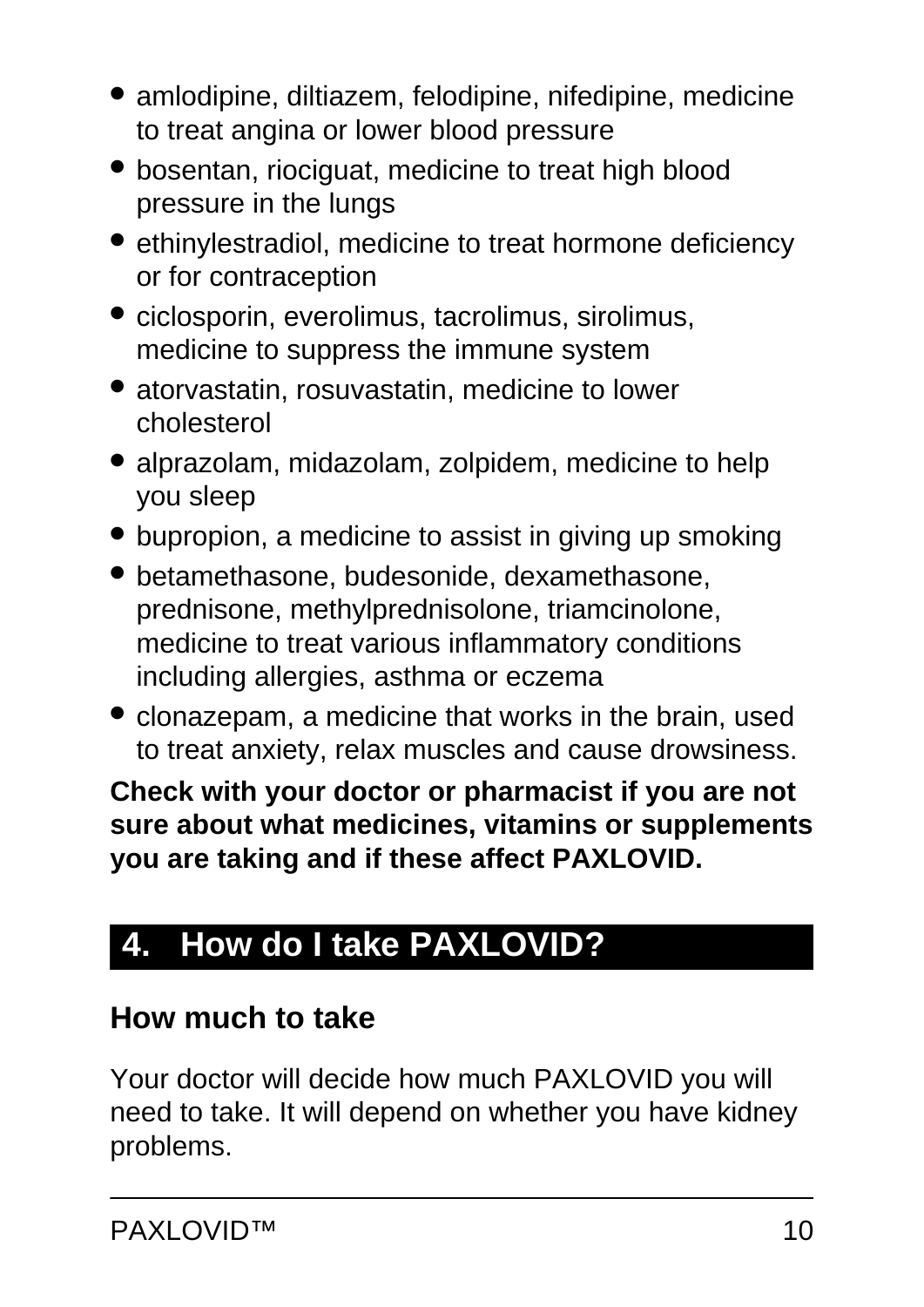The standard dose is two 150 mg tablets of nirmatrelvir together with one 100 mg tablet of ritonavir.

If you suffer from reduced kidney function, your doctor may tell you to only take one 150 mg tablet of nirmatrelvir with one 100 mg tablet of ritonavir.

Nirmatrelvir and ritonavir tablets can be taken with or without food.

Nirmatrelvir must be taken together with ritonavir.

The tablets should be swallowed whole and not chewed, broken, or crushed.

## **When to take PAXLOVID**

Take PAXLOVID tablets every 12 hours at about the same time each morning and evening. It will help you remember when to take it.

## **How to long to take PAXLOVID**

PAXLOVID is to be taken for 5 days.

Continue taking PAXLOVID until you finish the pack or until your doctor recommends.

## **If you forget to take PAXLOVID**

**If it is almost time for your next dose, skip the dose you missed and take your next dose when you are meant to.**

**Do not take a double dose to make up for the dose you missed.**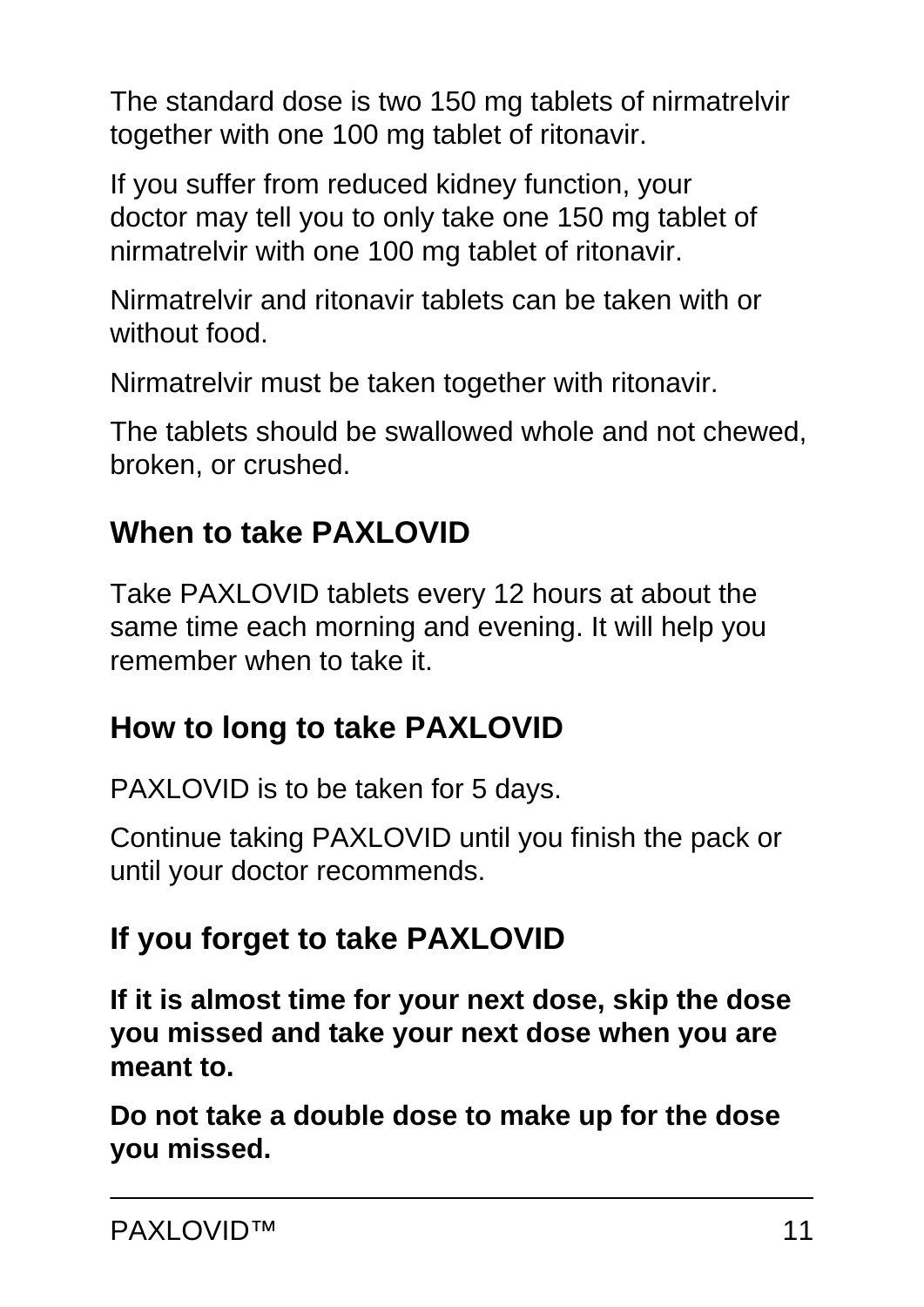## **If you take too much PAXLOVID**

If you think that you have taken too much PAXLOVID, you may need urgent medical attention.

### **You should immediately:**

- phone the Poisons Information Centre (**by calling 13 11 26**), or
- contact your doctor, or
- go to the Emergency Department at your nearest hospital.

#### **You should do this even if there are no signs of discomfort or poisoning.**

# <span id="page-11-0"></span>**5. What should I know while taking PAXLOVID?**

## **Things you should do**

**Tell your doctor if you become pregnant or plan to become pregnant, breastfeeding or plan to breast feed. Call your doctor straight away if you become pregnant while taking this medicine.**

### **Things you should not do**

Do not stop taking this medicine or change the dosage without consulting with your doctor.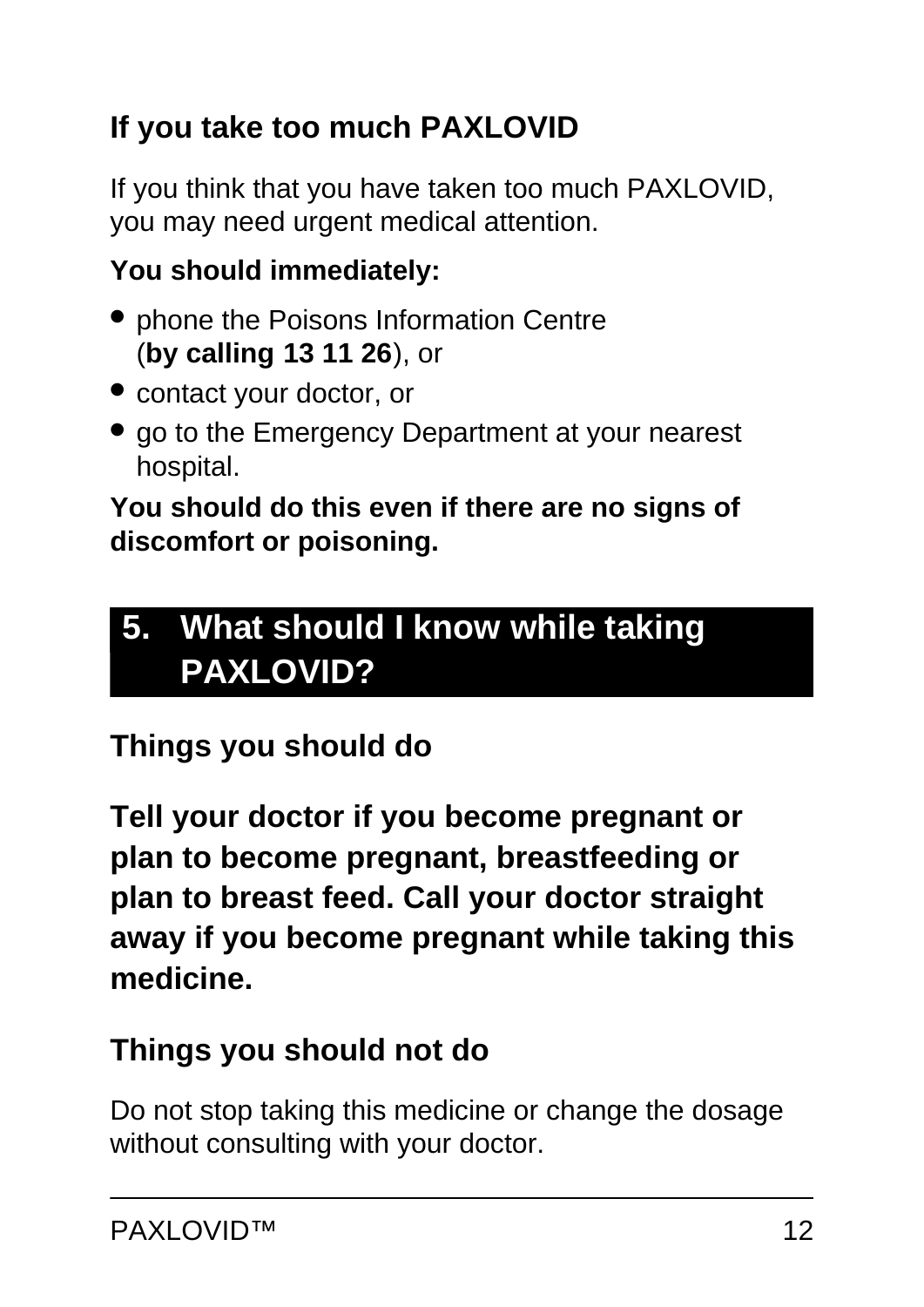Do not give your medicine to anyone else, even if they have the same condition as you.

### **Driving or using machines**

**Be careful before you drive or use any machines or tools until you know how PAXLOVID affects you.**

### **Drinking alcohol**

**No information is available**

### **Looking after your medicine**

Store PAXLOVID below 25°C.

Store it in a cool dry place away from moisture, heat, or sunlight; for example, do not store it:

- in the bathroom or near a sink, or
- in the car or on windowsills.

Do not take this medicine after the expiry date.

#### **Keep it where young children cannot reach it.**

### **Getting rid of any unwanted medicine**

<span id="page-12-0"></span>If you no longer need to take this medicine or it is out of date, take it to any pharmacy for safe disposal.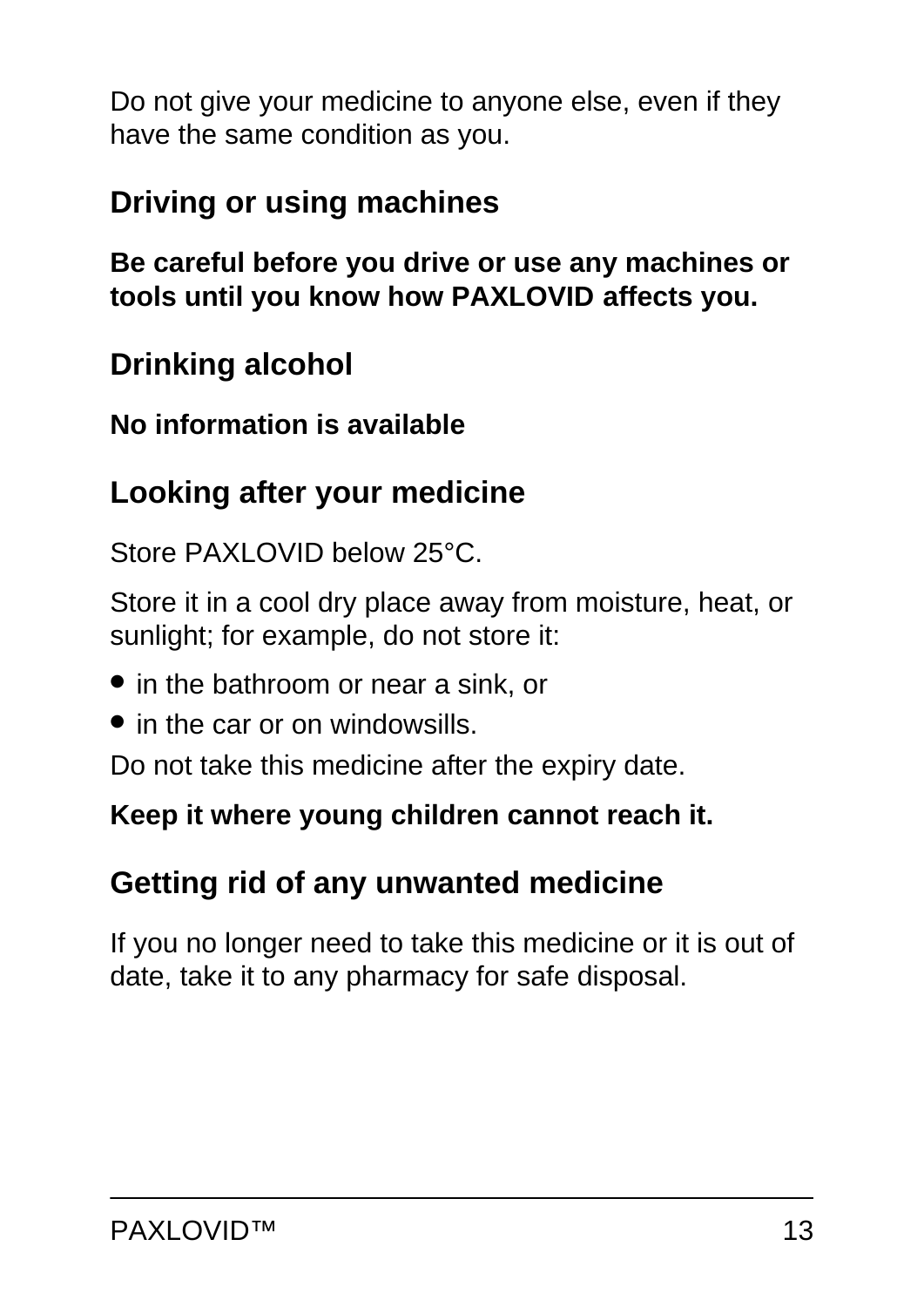# **6. Are there any side effects?**

All medicines can have side effects. If you do experience any side effects, most of them are minor and temporary. However, some side effects may need medical attention.

See the information below and, if you need to, ask your doctor or pharmacist if you have any further questions about side effects.

### **Side effects**

| <b>Side effects</b>                                                                                                                                                                                                                                            | What to do                                                                              |
|----------------------------------------------------------------------------------------------------------------------------------------------------------------------------------------------------------------------------------------------------------------|-----------------------------------------------------------------------------------------|
| • Vomiting<br>Diarrhoea<br>Headache<br>High blood pressure<br>• Aching muscle, muscle<br>tenderness or weakness<br>not due to exercise<br>• Changes in taste or<br>a metallic taste in the<br>mouth<br>• Nausea<br>Abdominal pain<br>Generally feeling unwell. | Speak to your doctor if<br>you have any of these<br>side effects and they<br>worry you. |
| Severe allergic reaction<br>Signs and/or symptoms<br>of an allergic reaction,                                                                                                                                                                                  | <b>Call your</b><br>doctor straight                                                     |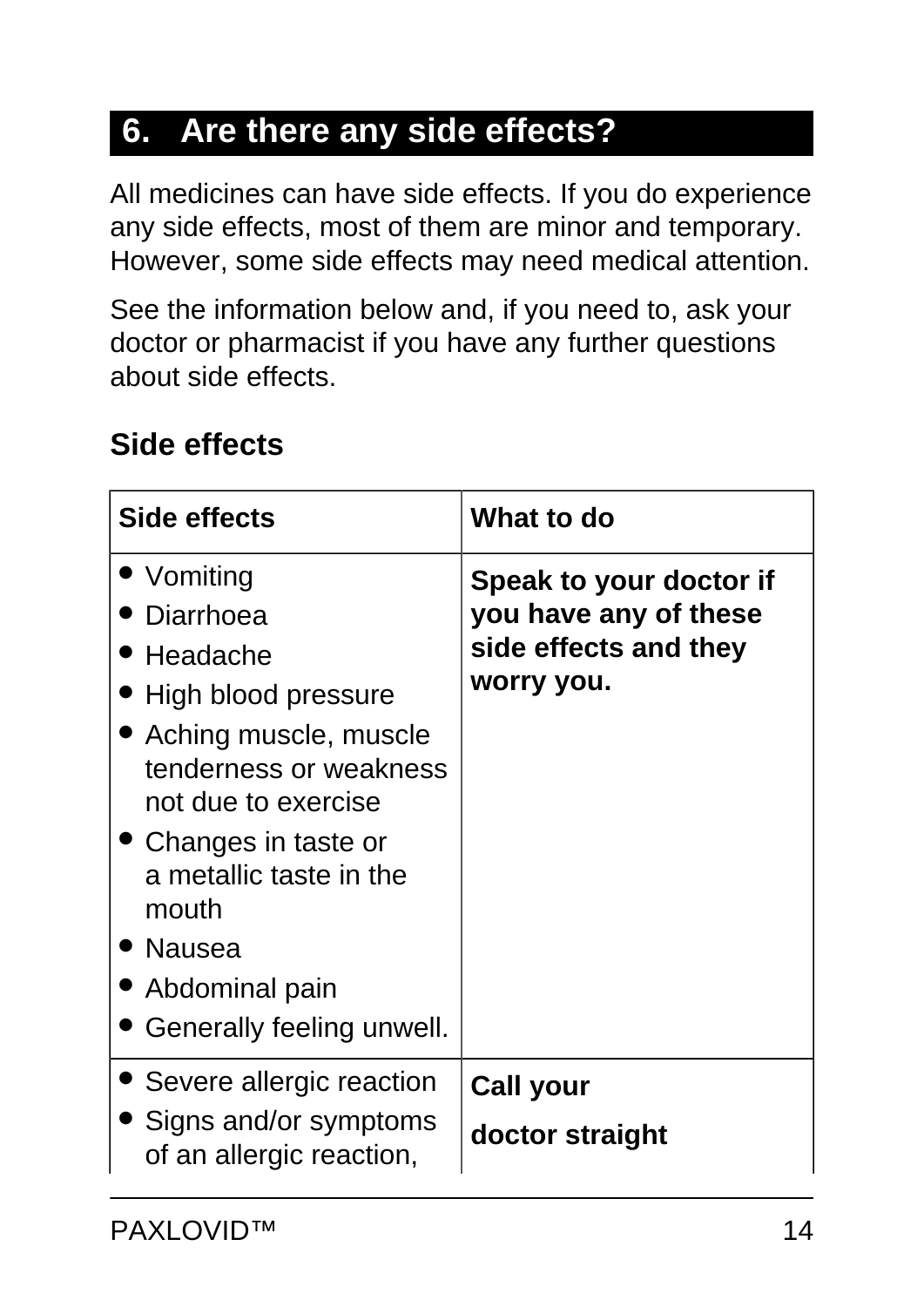| <b>Side effects</b>                                                                                                                                                                          | What to do                                                                                                              |
|----------------------------------------------------------------------------------------------------------------------------------------------------------------------------------------------|-------------------------------------------------------------------------------------------------------------------------|
| including rash, itch,<br>development of hives,<br>swelling of the face<br>(or of the tongue, lips,<br>eyes, throat), feeling<br>breathless, light-headed<br>or dizzy, and feeling<br>unwell. | away, or go<br>straight to the<br><b>Emergency</b><br>Department at<br>your nearest<br>hospital if you<br>notice any of |
|                                                                                                                                                                                              | these serious<br>side effects.                                                                                          |
|                                                                                                                                                                                              |                                                                                                                         |

#### **Tell your doctor or pharmacist if you notice anything else that may be making you feel unwell.**

Other side effects not listed here may occur in some people.

## **Reporting side effects**

After you have received medical advice for any side effects you experience, you can report side effects to the Therapeutic Goods Administration online at [www.tga.gov.au/reporting-problems.](http://www.tga.gov.au/reporting-problems) By reporting side effects, you can help provide more information on the safety of this medicine.

#### <span id="page-14-0"></span>**Always make sure you speak to your doctor or pharmacist before you decide to stop taking any of your medicines.**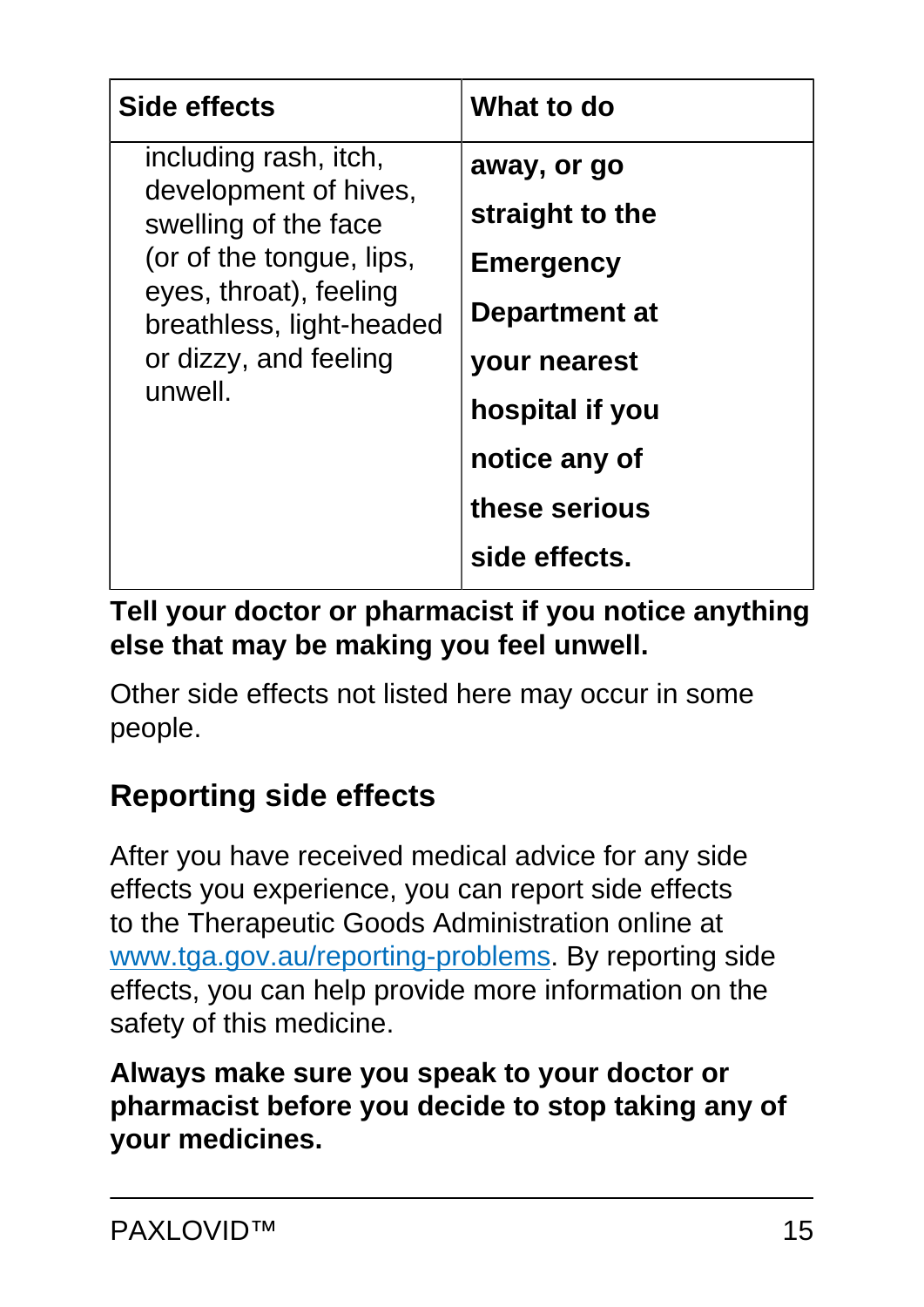# **7. Product details**

### **What PAXLOVID contains**

#### **Nirmatrelvir tablet**

| <b>Active ingredient</b><br>(main ingredient) | nirmatrelvir                                                            |
|-----------------------------------------------|-------------------------------------------------------------------------|
| <b>Other ingredients</b>                      | Microcrystalline cellulose                                              |
| (inactive ingredients)                        | Lactose monohydrate                                                     |
|                                               | Croscarmellose sodium                                                   |
|                                               | Colloidal silicon dioxide                                               |
|                                               | Sodium stearylfumarate                                                  |
|                                               | <b>Opadry Complete</b><br><b>Film Coating System</b><br>05B140011 Pink. |

#### **Ritonavir tablet**

| <b>Active ingredient</b><br>(main ingredient) | <b>Ritonavir</b>              |
|-----------------------------------------------|-------------------------------|
| <b>Other ingredients</b>                      | Copovidone                    |
| (inactive ingredients)                        | Calcium hydrogen<br>phosphate |
|                                               | Sorbitan monolaurate          |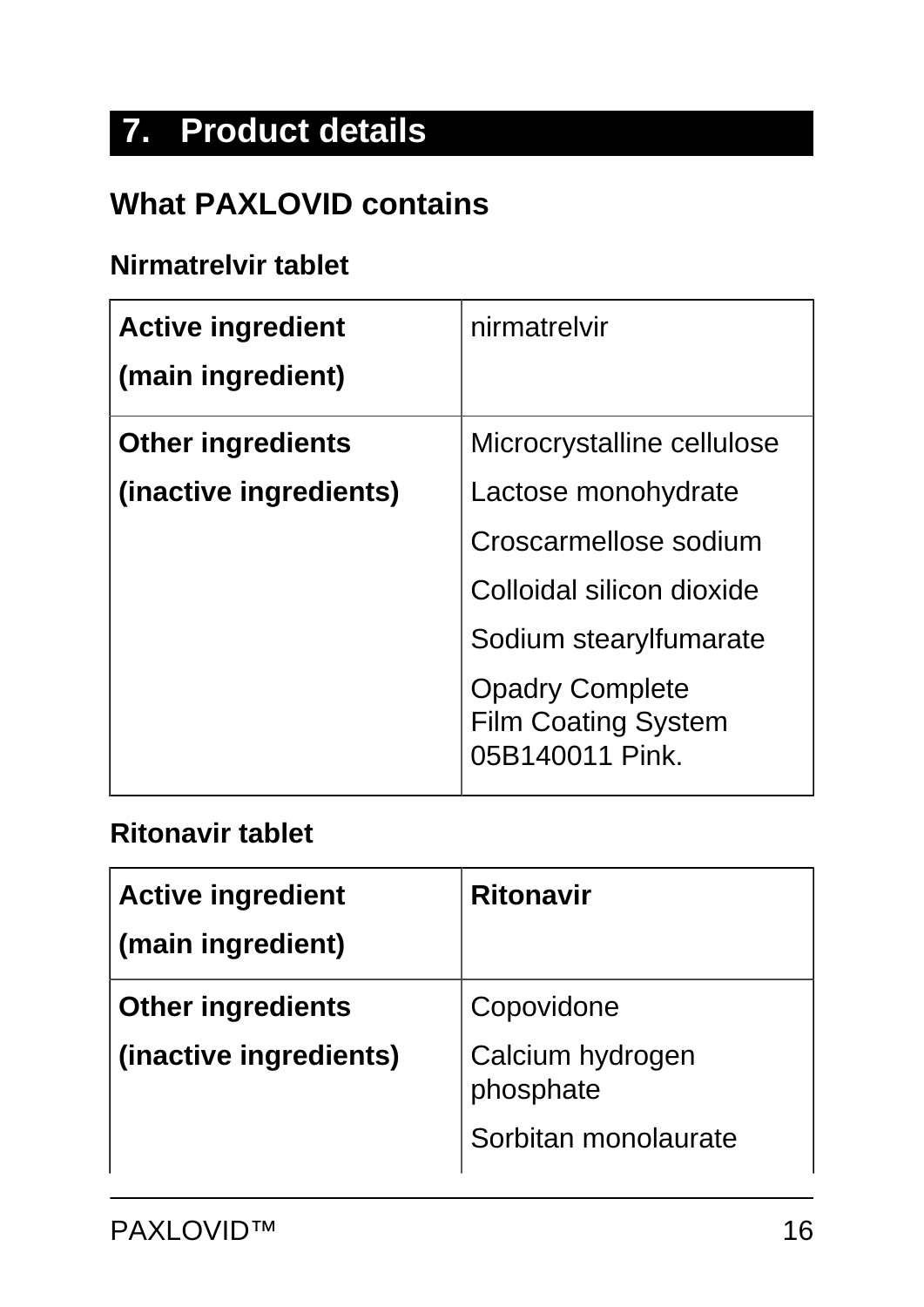| <b>Active ingredient</b><br>(main ingredient) | <b>Ritonavir</b>           |
|-----------------------------------------------|----------------------------|
|                                               | <b>Hypromellose</b>        |
|                                               | Colloidal anhydrous silica |
|                                               | <b>Titanium dioxide</b>    |
|                                               | Sodium stearylfumarate     |
|                                               | Macrogol 400               |
|                                               | <b>Hyprolose</b>           |
|                                               | <b>Purified talc</b>       |
|                                               | Macrogol 3350              |
|                                               | Polysorbate 80             |

**Do not take this medicine if you are allergic to any of these ingredients.**

## **What PAXLOVID looks like**

The nirmatrelvir tablet is a pink, oval film-coated tablet debossed with 'PFE' on one side and '3CL' on the other side.

The ritonavir tablet is a white to off-white coated, oval tablet marked with the Abbott logo and "NK".

PAXLOVID is supplied in a carton of 30 tablets in five PA/Al/PVC/Al blister cards marked as "Morning Dose" and "Evening Dose" for the tablets to be taken each morning and each evening.